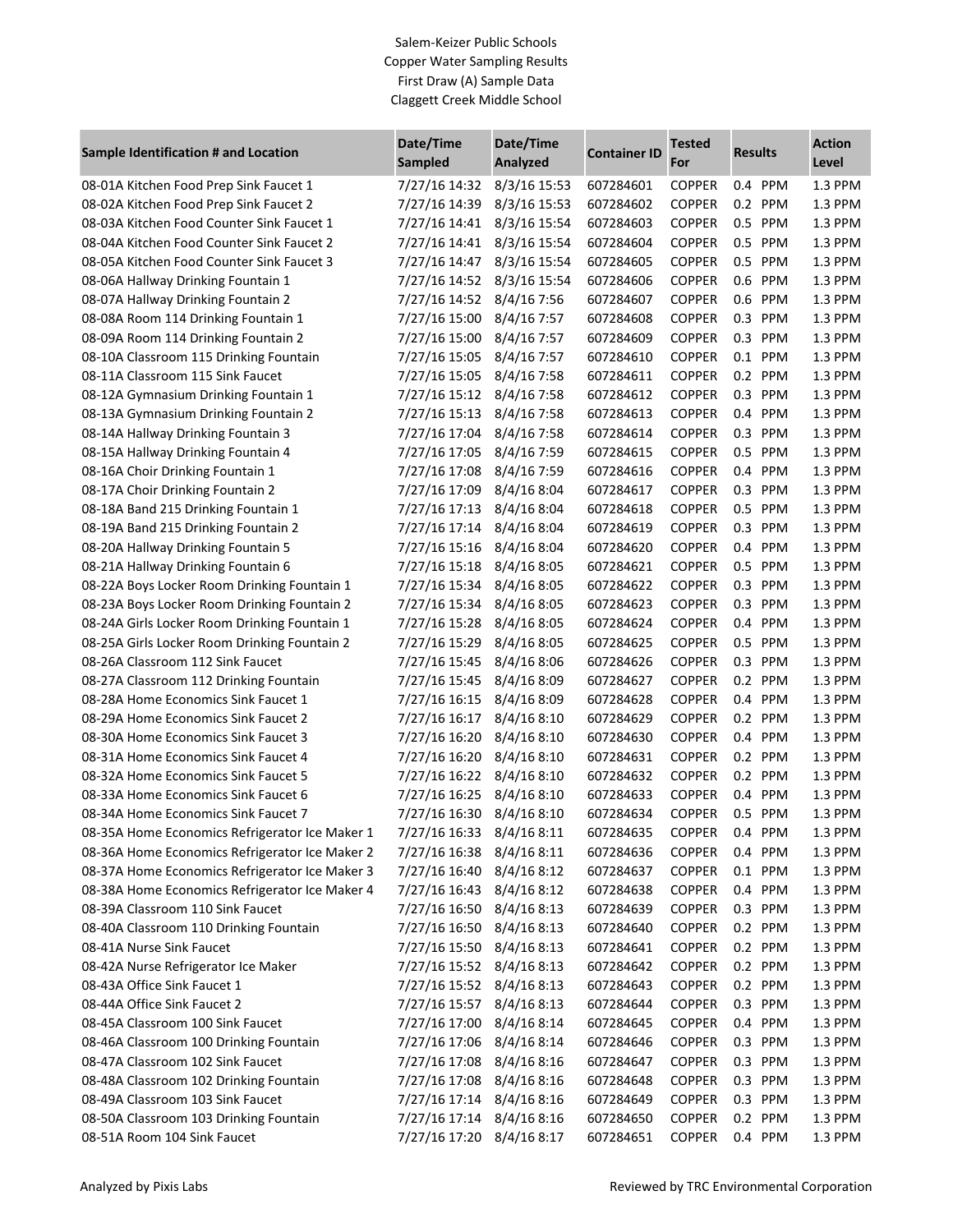| Sample Identification # and Location   | Date/Time<br>Sampled       | Date/Time<br>Analyzed | <b>Container ID</b> | <b>Tested</b><br>For | <b>Results</b> | <b>Action</b><br>Level |
|----------------------------------------|----------------------------|-----------------------|---------------------|----------------------|----------------|------------------------|
| 08-52A Classroom 106 Drinking Fountain | 7/27/16 15:30              | 8/4/168:17            | 607284652           | <b>COPPER</b>        | 0.2 PPM        | 1.3 PPM                |
| 08-54A Classroom 107 Sink Faucet       | 7/27/16 17:35              | 8/4/168:17            | 607284653           | <b>COPPER</b>        | 0.8 PPM        | 1.3 PPM                |
| 08-55A Classroom 107 Drinking Fountain | 7/27/16 17:35              | 8/4/168:17            | 607284654           | <b>COPPER</b>        | 0.3 PPM        | 1.3 PPM                |
| 08-56A Classroom 108 Sink Faucet       | 7/27/16 17:42              | 8/4/168:17            | 607284655           | <b>COPPER</b>        | 0.5 PPM        | 1.3 PPM                |
| 08-57A Classroom 108 Drinking Fountain | 7/27/16 17:42              | 8/4/168:18            | 607284656           | <b>COPPER</b>        | 0.2 PPM        | 1.3 PPM                |
| 08-58A Classroom 208 Sink Faucet       | 7/27/16 14:32              | 8/4/168:19            | 607284657           | <b>COPPER</b>        | 0.3 PPM        | 1.3 PPM                |
| 08-59A Classroom 208 Drinking Fountain | 7/27/16 14:32              | 8/4/168:19            | 607284658           | <b>COPPER</b>        | 0.2 PPM        | 1.3 PPM                |
| 08-60A Classroom 207 Sink Faucet       | 7/27/16 14:34              | 8/4/168:19            | 607284659           | <b>COPPER</b>        | 0.4 PPM        | 1.3 PPM                |
| 08-61A Classroom 207 Drinking Fountain | 7/27/16 14:34              | 8/4/168:19            | 607284660           | <b>COPPER</b>        | 0.2 PPM        | 1.3 PPM                |
| 08-62A Classroom 206 Sink Faucet       | 7/27/16 14:36              | 8/4/168:20            | 607284661           | <b>COPPER</b>        | 0.4 PPM        | 1.3 PPM                |
| 08-63A Classroom 206 Drinking Fountain | 7/27/16 14:36              | 8/4/168:20            | 607284662           | <b>COPPER</b>        | 0.2 PPM        | 1.3 PPM                |
| 08-64A Classroom 209 Sink Faucet       | 7/27/16 14:38              | 8/4/168:20            | 607284663           | <b>COPPER</b>        | 0.4 PPM        | 1.3 PPM                |
| 08-65A Classroom 203 Sink Faucet       | 7/27/16 14:40              | 8/4/168:20            | 607284664           | <b>COPPER</b>        | 0.3 PPM        | 1.3 PPM                |
| 08-66A Classroom 203 Drinking Fountain | 7/27/16 14:40              | 8/4/168:20            | 607284665           | <b>COPPER</b>        | 0.2 PPM        | 1.3 PPM                |
| 08-67A Classroom 202 Sink Faucet       | 7/27/16 14:42              | 8/4/168:21            | 607284666           | <b>COPPER</b>        | 0.2 PPM        | 1.3 PPM                |
| 08-68A Classroom 202 Drinking Fountain | 7/27/16 14:42              | 8/3/16 10:23          | 607284667           | <b>COPPER</b>        | 0.1 PPM        | 1.3 PPM                |
| 08-69A Classroom 201 Sink Faucet       | 7/27/16 14:44              | 8/3/16 10:23          | 607284668           | <b>COPPER</b>        | 0.2 PPM        | 1.3 PPM                |
| 08-70A Classroom 201 Drinking Fountain | 7/27/16 14:44              | 8/3/16 10:23          | 607284669           | <b>COPPER</b>        | 0.2 PPM        | 1.3 PPM                |
| 08-71A Classroom 200 Sink Faucet       | 7/27/16 14:46              | 8/3/16 10:22          | 607284670           | <b>COPPER</b>        | 0.2 PPM        | 1.3 PPM                |
| 08-72A Classroom 200 Drinking Fountain | 7/27/16 14:46              | 8/3/16 10:22          | 607284671           | <b>COPPER</b>        | 0.2 PPM        | 1.3 PPM                |
| 08-73A Computer 213 Sink Faucet        | 7/27/16 18:57              | 8/3/16 10:22          | 607284672           | <b>COPPER</b>        | 0.2 PPM        | 1.3 PPM                |
| 08-74A Computer 213 Drinking Fountain  | 7/27/16 18:57              | 8/3/16 10:22          | 607284673           | <b>COPPER</b>        | 0.1 PPM        | 1.3 PPM                |
| 08-75A Computer 212 Sink Faucet        | 7/27/16 18:47              | 8/3/16 10:22          | 607284674           | <b>COPPER</b>        | 0.3 PPM        | 1.3 PPM                |
| 08-76A Computer 212 Drinking Fountain  | 7/27/16 18:47              | 8/3/16 10:21          | 607284675           | <b>COPPER</b>        | 0.3 PPM        | 1.3 PPM                |
| 08-77A Classroom 211 Sink Faucet       | 7/27/16 18:42              | 8/3/16 10:21          | 607284676           | <b>COPPER</b>        | 0.2 PPM        | 1.3 PPM                |
| 08-78A Classroom 211 Drinking Fountain | 7/27/16 18:42              | 8/3/16 10:28          | 607284677           | <b>COPPER</b>        | 0.1 PPM        | 1.3 PPM                |
| 08-79A Classroom 210 Sink Faucet       | 7/27/16 18:33              | 8/3/16 10:28          | 607284678           | <b>COPPER</b>        | 0.3 PPM        | 1.3 PPM                |
| 08-80A Classroom 210 Drinking Fountain | 7/27/16 18:34              | 8/3/16 10:28          | 607284679           | <b>COPPER</b>        | 0.2 PPM        | 1.3 PPM                |
| 08-81A Classroom 314 Sink Faucet       | 7/27/16 14:48              | 8/3/16 10:28          | 607284680           | <b>COPPER</b>        | 0.2 PPM        | 1.3 PPM                |
| 08-82A Classroom 314 Drinking Fountain | 7/27/16 14:48              | 8/3/16 10:28          | 607284681           | <b>COPPER</b>        | 0.2 PPM        | 1.3 PPM                |
| 08-83A Classroom 316 Sink Faucet       | 7/27/16 14:50              | 8/3/16 10:29          | 607284682           | <b>COPPER</b>        | 0.1 PPM        | 1.3 PPM                |
| 08-84A Classroom 316 Drinking Fountain | 7/27/16 14:50              | 8/3/16 10:29          | 607284683           | <b>COPPER</b>        | 0.2 PPM        | 1.3 PPM                |
| 08-85A Hallway Drinking Fountain 7     | 7/27/16 17:53              | 8/3/16 10:29          | 607284684           | <b>COPPER</b>        | 0.2 PPM        | 1.3 PPM                |
| 08-86A Hallway Drinking Fountain 8     | 7/27/16 17:54              | 8/3/16 10:29          | 607284685           | <b>COPPER</b>        | 0.3 PPM        | 1.3 PPM                |
| 08-89A Classroom 317 Sink Faucet       | 7/27/16 14:52              | 8/3/16 11:12          | 6072846107          | <b>COPPER</b>        | 0.6 PPM        | 1.3 PPM                |
| 08-90A Classroom 317 Drinking Fountain | 7/27/16 14:52              | 8/3/16 10:30          | 607284686           | <b>COPPER</b>        | 0.2 PPM        | 1.3 PPM                |
| 08-91A Classroom 312 Sink Faucet       | 7/27/16 14:54              | 8/3/16 10:32          | 607284687           | <b>COPPER</b>        | 0.3 PPM        | 1.3 PPM                |
| 08-92A Classroom 312 Drinking Fountain | 7/27/16 14:54              | 8/3/16 10:41          | 607284688           | <b>COPPER</b>        | 0.1 PPM        | 1.3 PPM                |
| 08-93A Classroom 311 Sink Faucet       | 7/27/16 17:51              | 8/3/16 10:41          | 607284689           | <b>COPPER</b>        | 0.2 PPM        | 1.3 PPM                |
| 08-94A Classroom 311 Drinking Fountain | 7/27/16 17:51              | 8/3/16 10:42          | 607284690           | <b>COPPER</b>        | 0.2 PPM        | 1.3 PPM                |
| 08-95A Room 310 Sink Faucet            | 7/27/16 17:50              | 8/3/16 10:42          | 607284691           | <b>COPPER</b>        | 0.2 PPM        | 1.3 PPM                |
| 08-96A Room 300 Sink Faucet            | 7/27/16 17:25              | 8/3/16 10:42          | 607284692           | <b>COPPER</b>        | 0.3 PPM        | 1.3 PPM                |
| 08-97A Room 300 Drinking Fountain      | 7/27/16 17:25              | 8/3/16 10:42          | 607284693           | <b>COPPER</b>        | 0.2 PPM        | 1.3 PPM                |
| 08-98A Room 301 Sink Faucet            | 7/27/16 17:28              | 8/3/16 10:42          | 607284694           | <b>COPPER</b>        | 0.3 PPM        | 1.3 PPM                |
| 08-99A Room 301 Drinking Fountain      | 7/27/16 17:28              | 8/3/16 10:43          | 607284695           | <b>COPPER</b>        | 0.2 PPM        | 1.3 PPM                |
| 08-100A Room 302 Sink Faucet           | 7/27/16 17:31              | 8/3/16 10:44          | 607284696           | <b>COPPER</b>        | 0.2 PPM        | 1.3 PPM                |
| 08-101A Room 302 Drinking Fountain     | 7/27/16 17:31              | 8/3/16 10:56          | 607284697           | <b>COPPER</b>        | 0.1 PPM        | 1.3 PPM                |
| 08-102A Room 303 Sink Faucet           | 7/27/16 17:35              | 8/3/16 10:56          | 607284698           | <b>COPPER</b>        | 0.2 PPM        | 1.3 PPM                |
| 08-103A Room 303 Drinking Fountain     | 7/27/16 17:35              | 8/3/16 10:56          | 607284699           | <b>COPPER</b>        | 0.2 PPM        | 1.3 PPM                |
| 08-104A Room 304 Sink Faucet           | 7/27/16 17:40              | 8/3/16 10:57          | 6072846100          | <b>COPPER</b>        | 0.2 PPM        | 1.3 PPM                |
| 08-105A Room 306 Sink Faucet           | 7/27/16 17:43 8/3/16 10:57 |                       | 6072846101 COPPER   |                      | 0.3 PPM        | 1.3 PPM                |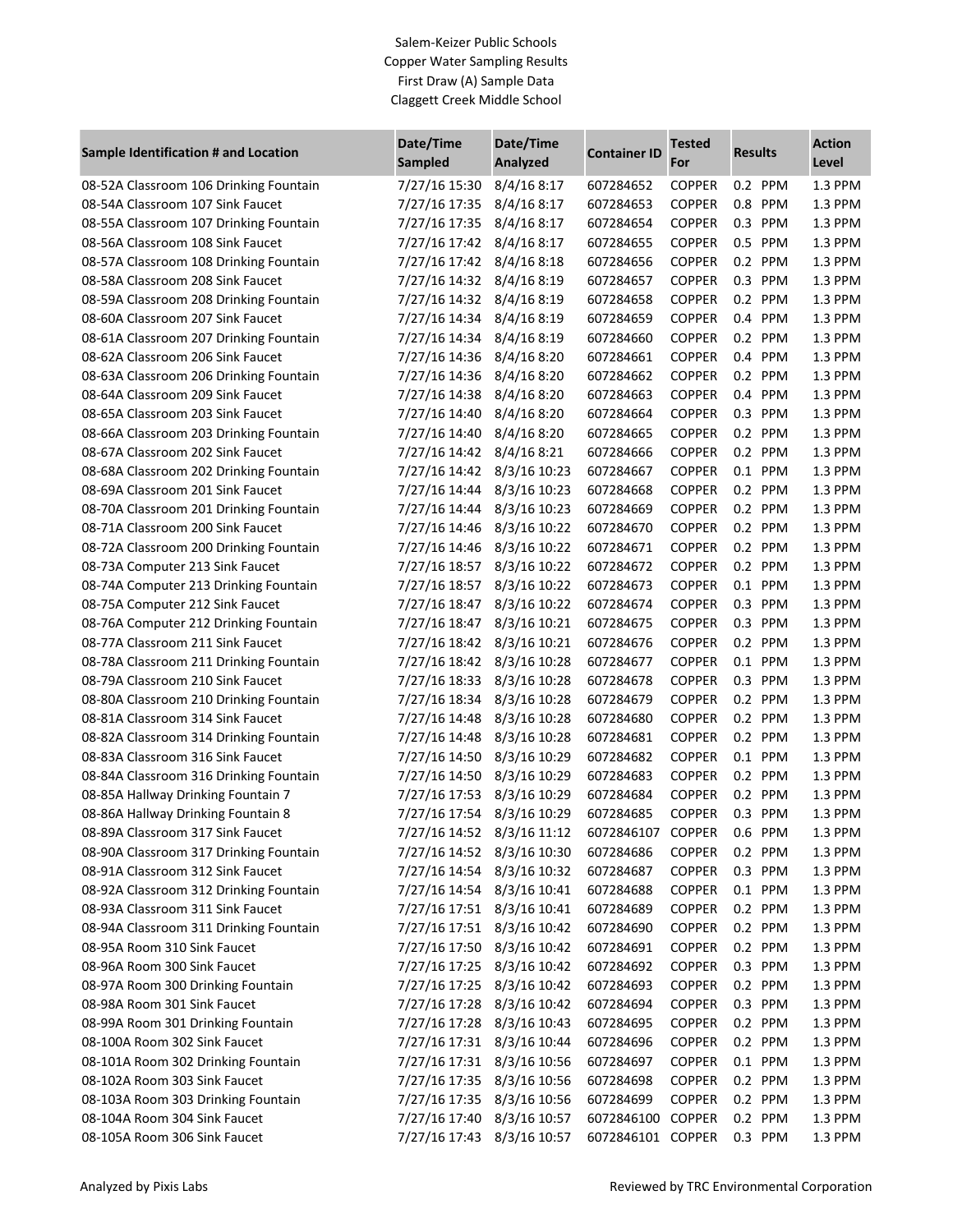| Sample Identification # and Location | Date/Time<br>Sampled       | Date/Time<br>Analyzed | Container ID For  | <b>Tested</b> | <b>Results</b> | <b>Action</b><br>Level |
|--------------------------------------|----------------------------|-----------------------|-------------------|---------------|----------------|------------------------|
| 08-106A Room 306 Drinking Fountain   | 7/27/16 17:43 8/3/16 10:57 |                       | 6072846102 COPPER |               | 0.2 PPM        | 1.3 PPM                |
| 08-107A Room 307 Sink Faucet         | 7/27/16 17:45 8/3/16 10:59 |                       | 6072846103 COPPER |               | $0.4$ PPM      | 1.3 PPM                |
| 08-108A Room 307 Drinking Fountain   | 7/27/16 17:45 8/3/16 10:59 |                       | 6072846104 COPPER |               | 0.2 PPM        | 1.3 PPM                |
| 08-109A Room 308 Sink Faucet         | 7/27/16 17:48 8/3/16 11:00 |                       | 6072846105 COPPER |               | 0.2 PPM        | 1.3 PPM                |
| 08-110A Room 308 Drinking Fountain   | 7/27/16 17:48 8/3/16 11:01 |                       | 6072846106 COPPER |               | 0.2 PPM        | 1.3 PPM                |

SKPS Action Level for Copper is 1.3 PPM EPA Action Level for Copper in Schools is 1.3 PPM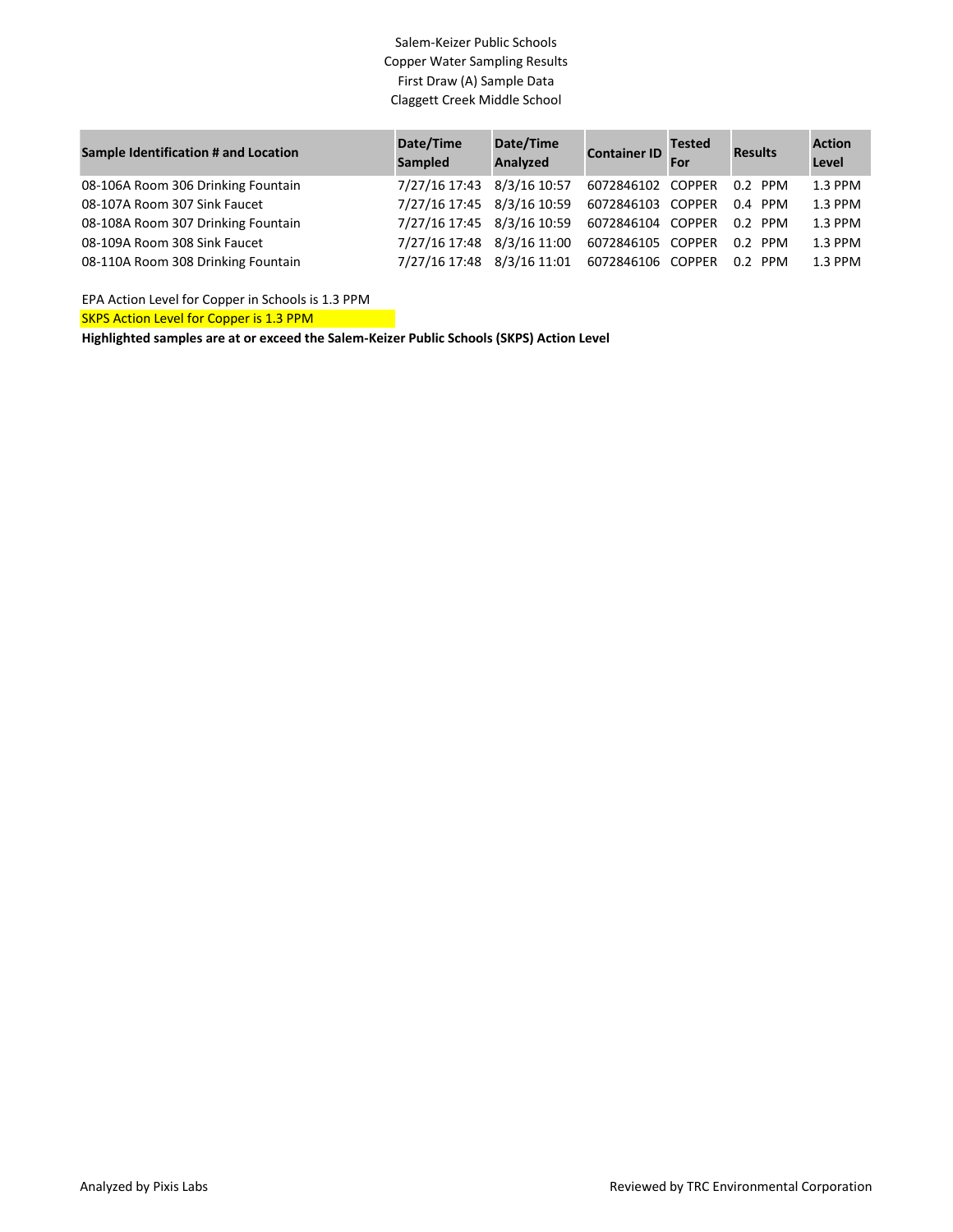| Sample Identification # and Location | Date/Time<br>Sampled | <b>Date</b><br>Analyzed | <b>Container ID</b> | <b>Tested</b><br>For | <b>Results</b>    | <b>Action</b><br>Level |
|--------------------------------------|----------------------|-------------------------|---------------------|----------------------|-------------------|------------------------|
| 08-53A Classroom 106 Sink Faucet     | 9/23/2016 4:27       | 9/26/2016               | 58297               | <b>COPPER</b>        | <b>PPM</b><br>0.2 | $1.3$ PPM              |

EPA Action Level for Copper in Schools is 1.3 PPM

SKPS Action Level for Copper is 1.3 PPM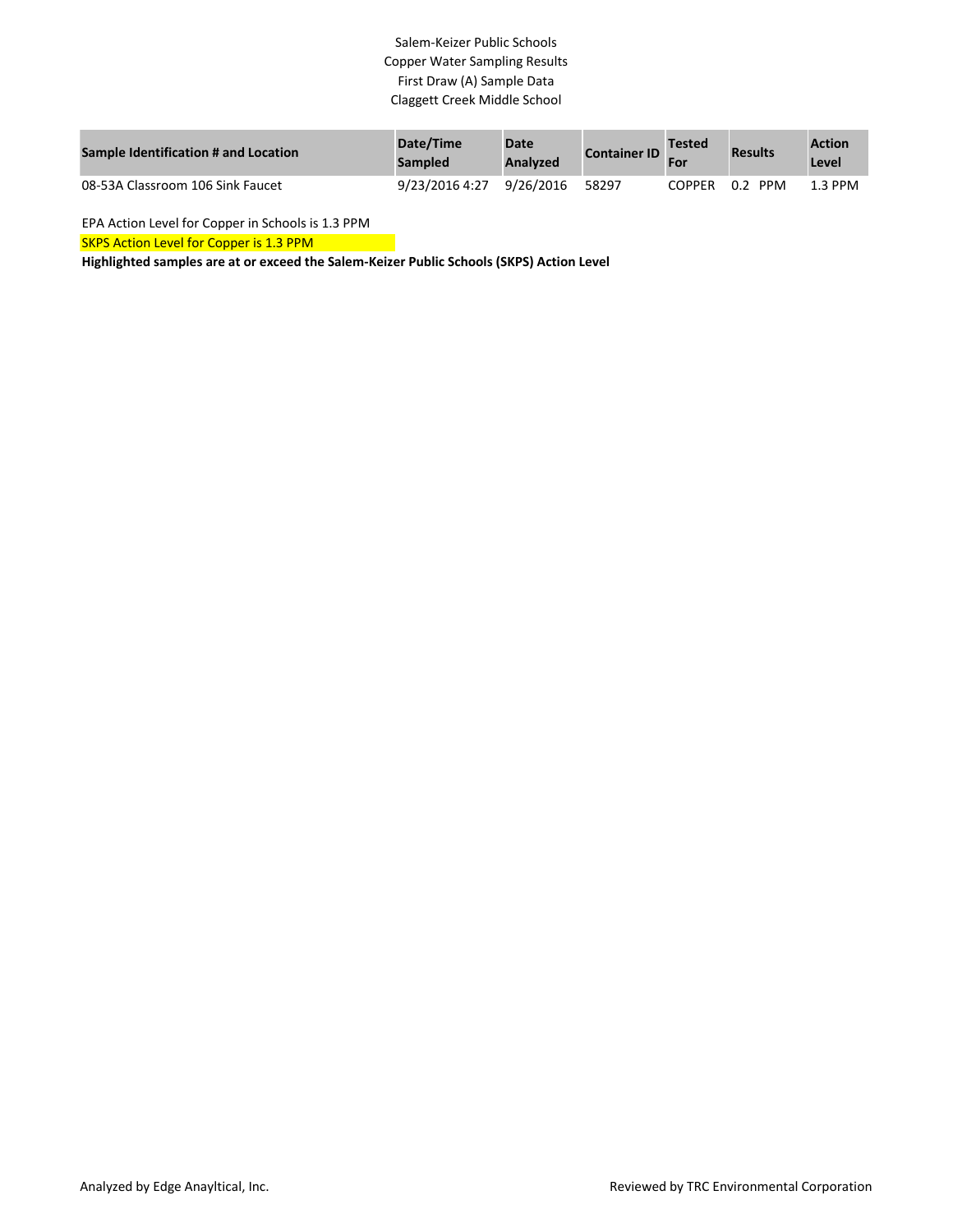| Sample Identification # and Location | Date/Time<br><b>Sampled</b>           | Date/Time<br>Analyzed | <b>Container ID</b> | <b>Tested</b><br>For | <b>Results</b> | <b>Action</b><br>Level |
|--------------------------------------|---------------------------------------|-----------------------|---------------------|----------------------|----------------|------------------------|
| 08-45B Classroom 100 Sink Faucet     | 7/27/16 17:07 8/23/16 11:31 608170201 |                       |                     | COPPER               | $< 0.005$ PPM  | $1.3$ PPM              |

EPA Action Level for Copper in Schools is 1.3 PPM

SKPS Action Level for Copper is 1.3 PPM